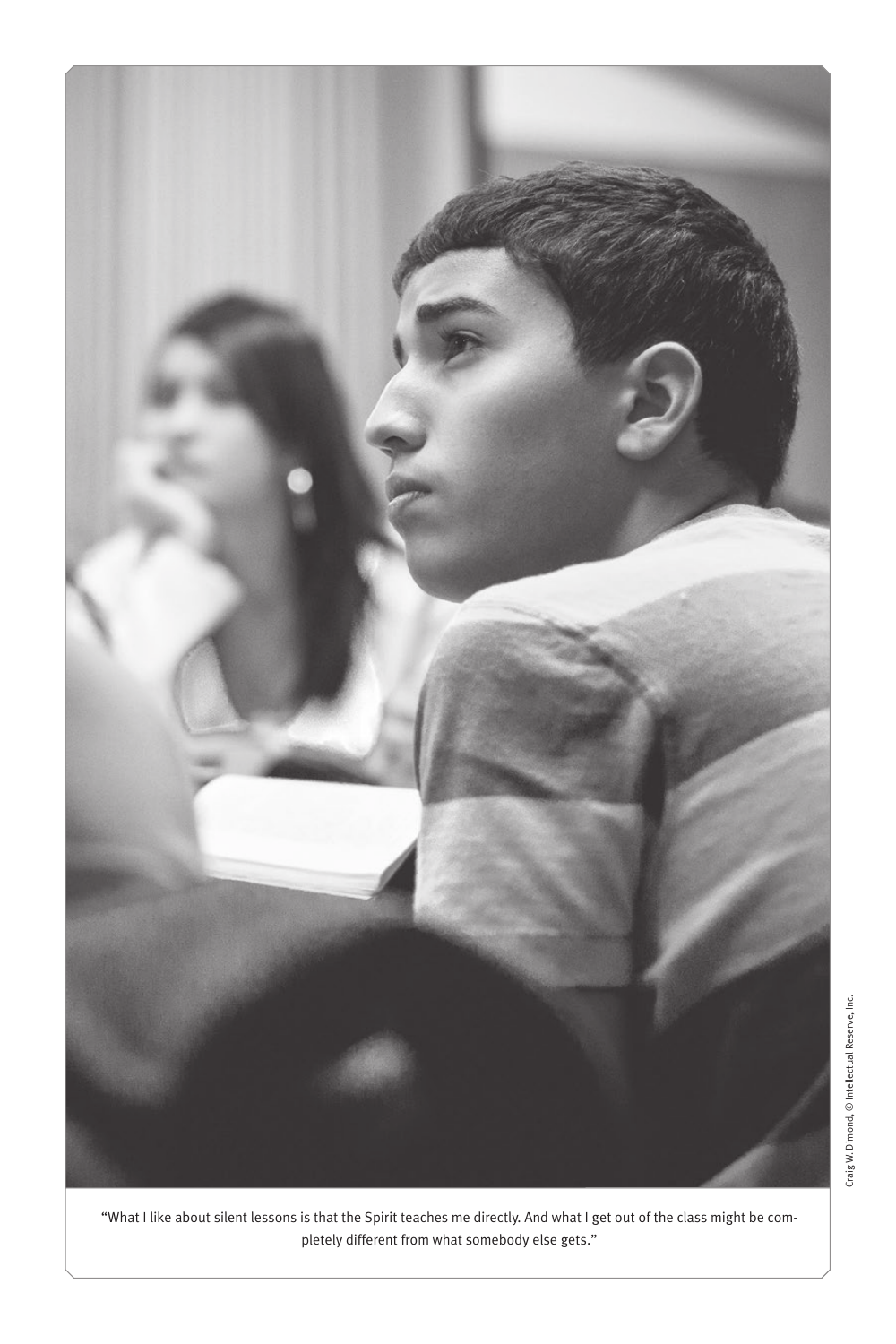# *The Silent Lesson*

john hilton iii

John Hilton III *(johnhiltoniii@byu.edu)* is an assistant professor of ancient scripture at BYU.

One day during my second semester as a part-time seminary teacher, a student named Mindy came into class and asked, "Brother Hilton, are we going to do a silent lesson this year?" When I told her that I had never heard of a silent lesson, she said, "Brother Kirkham just taught a silent lesson, and I heard it was really awesome. You should ask him how to do it."

Wanting to be a good seminary teacher, I approached Brother Kirkham and asked him to teach me about silent lessons. He obliged, and I began regularly using them in a variety of gospel settings, including seminary lessons, Young Men and Young Women classes, institute courses, BYU religion classes, Especially for Youth sessions, and Education Week classes. Silent lessons provide a unique way to help students have an in-class experience that helps them connect directly with the scriptures and the Spirit.

While some teachers already use silent lessons, many may not be familiar with this approach. In this article, I will define silent lessons, explain how they can fit into the context of Latter-day Saint gospel classrooms, provide an example of a silent lesson, and suggest how to navigate around potential pitfalls associated with this pedagogical approach. Before discussing silent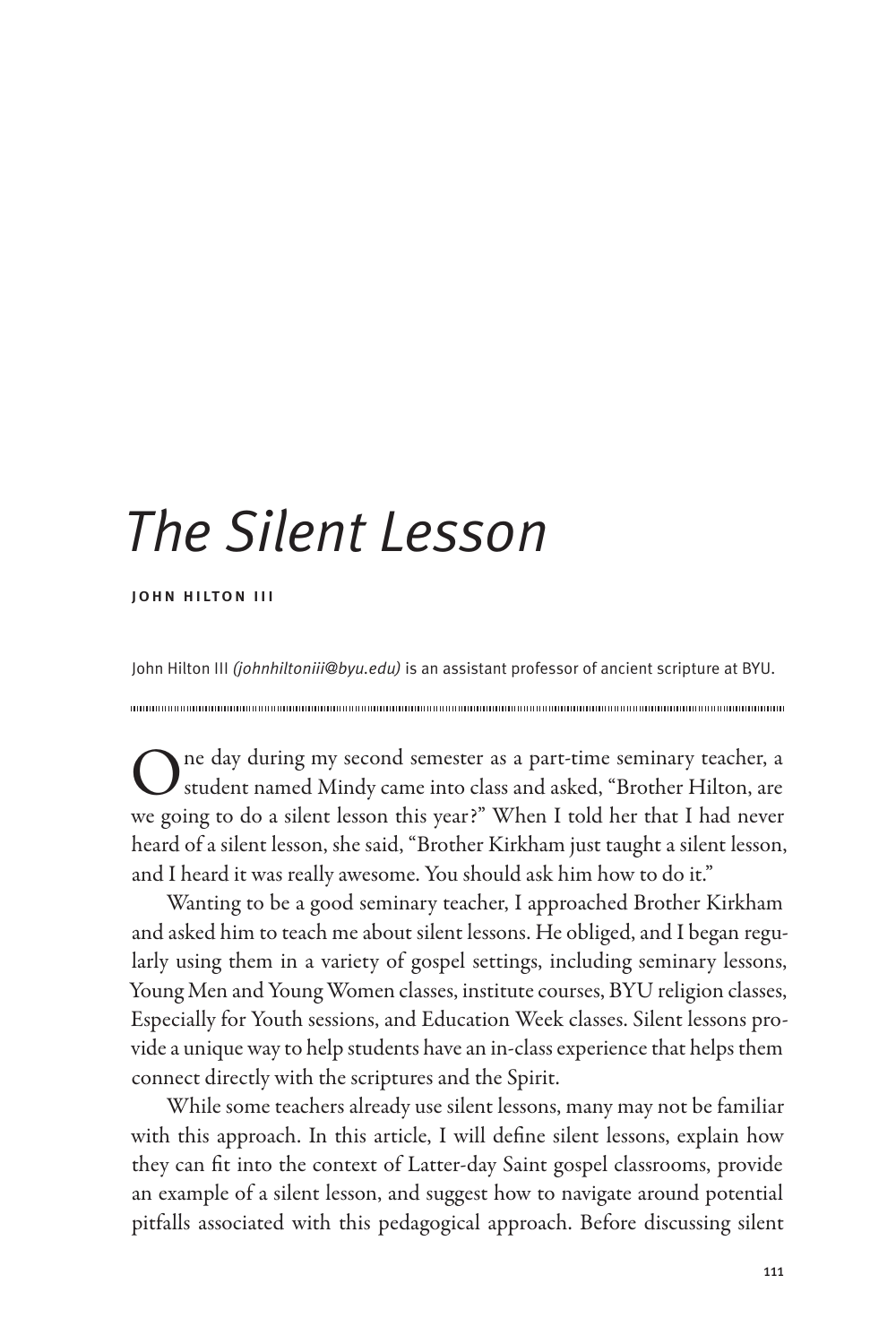lessons in a Latter-day Saint context, it might be helpful to recognize that this approach has been used in other contexts for some time.

#### **Background**

A silent lesson is just what its name implies—a lesson in which there is no talking. In some versions of silent lessons, neither teachers nor students speak. In other versions, only the students do not speak; and in still others, only teachers do not speak, but students can. In many instances within a Latterday Saint context, the teacher prepares thought-provoking questions along with images and passages of scriptures so that students can silently ponder these during the class period.

Educators generally agree that variety is an important part of good pedagogy.1 An occasional silent lesson can provide some of that variety. Several writers have advocated this approach, for at least a century. An article published in 1883 advocated an approach in art instruction in which the learners were completely silent and learned only from observation. The article states, "The watchers have probably learned more in the course of that silent lesson than during three times the amount of verbal instruction."2 In 1912, a journal entitled *Primary Education* encouraged educators to, "for a change, have a silent 'lesson.'"3 In 1915, the *Ohio Educational Monthly* similarly stated, "For variety . . . have an occasional silent lesson."4 A book titled *First Spelling Book*, published in 1914, also encouraged teachers to employ silent lessons.<sup>5</sup>

More recently, an educator named Eugene P. Smith discussed using a silent lesson when teaching math to students in China.<sup>6</sup> This lesson, which focused on mathematical functions, was based on students working on the board and receiving silent feedback from their instructor on their performance. Dave Hewitt also wrote about using silent lessons when teaching math. Hewitt works in teacher education and taught his students to utilize silent lessons when teaching their own students. He said that this approach would help student teachers "work with pupils in a way which was different to the way in which they had normally worked with pupils up to that point in time. In this way [he] hoped [the student teachers] would come to know, through their own experience of working with pupils, different ways of working and extend the possibilities open to them in the future."7

Teacher Gabi Bonner spoke of her reasoning behind using a silent lesson with students who were learning English: "I was . . . hoping the 'novelty value' of a completely silent lesson might also capture and sustain their attention and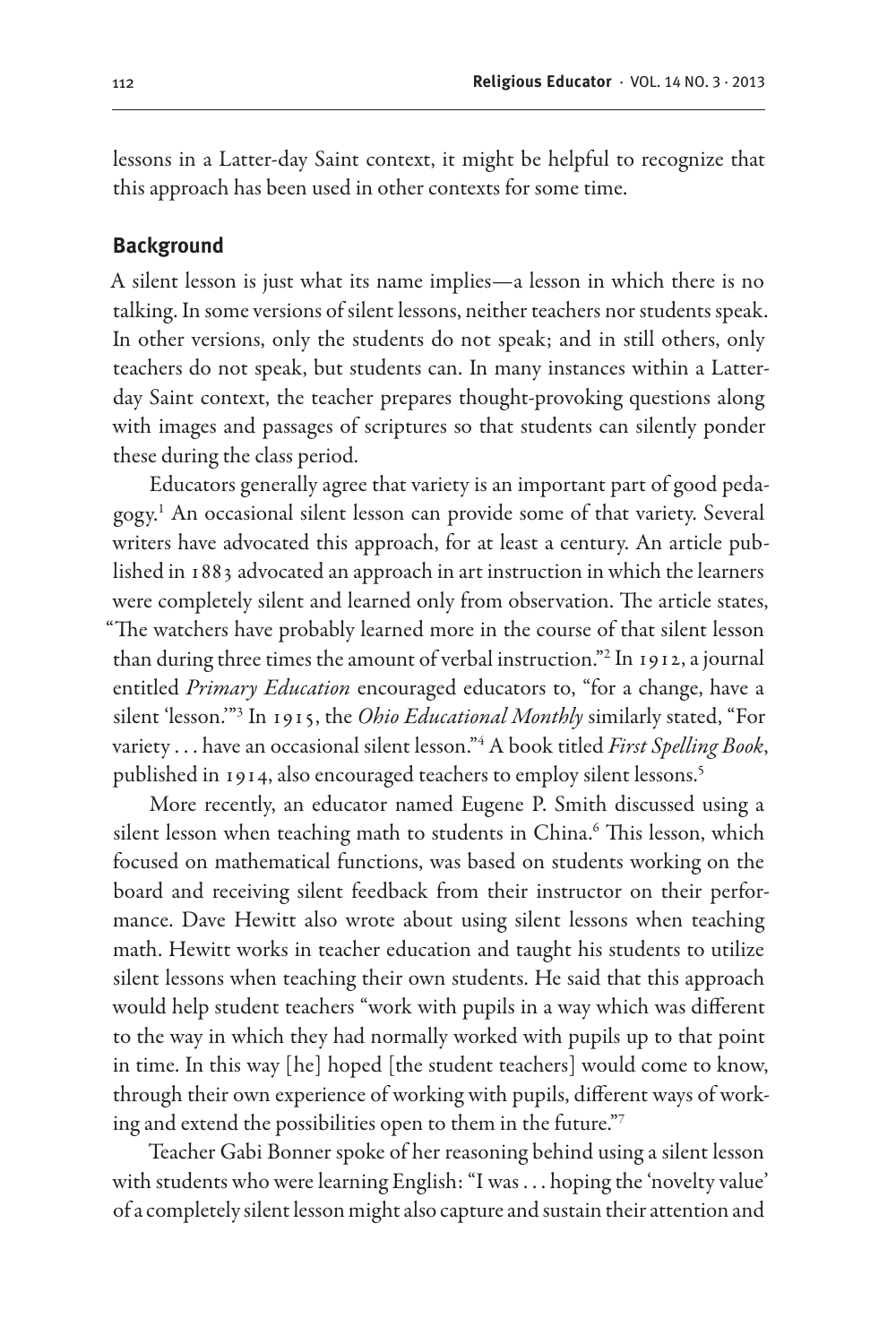interest."8 Silent lessons have been used in a variety of other fields, including fencing.<sup>9</sup> Educators note that a key benefit of silent lessons is that it provides a unique setting outside the normal routine of class that can become a catalyst for significant learning.

## **The Silent Lesson in a Latter-day Saint Context**

Several examples of silent lessons are available in online forums and blogs regarding Latter-day Saint teaching. For example, Eric Carter wrote about a silent lesson he taught in seminary about Nephi's psalm.<sup>10</sup> Kate Porter shared a silent lesson designed for Young Women classes that focused on the Atonement.11 Another Church member created a silent lesson to be used at Christmas as a special Mutual activity.<sup>12</sup> One woman created a silent lesson to be used at Young Women's Camp.<sup>13</sup> A group of seminary teachers worked together and created a silent lesson that utilized different rooms in the building to more effectively teach a large group of students.<sup>14</sup>

The genre of silent lesson that my student requested, and the type I have found to be particularly powerful, is a lesson in which nobody talks—at least not until the very end of the lesson. It combines scripture passages, reflective questions, video clips, and music into a seamless blend of silent searching and pondering. This approach can help create an environment where the Spirit can do the teaching. A seminary student (not mine) wrote about a silent lesson that she had been taught in seminary: "Truly one of the most spiritual experiences of my life happened today in seminary!! Today we had a silent lesson.... I actually like silent lessons! They just invite the Spirit so much!"<sup>15</sup>

 Silent lessons can put students in a position where they are responsible to capture their own valuable insights. This type of instruction is important because, as Elder David A. Bednar explained, "the most important learnings in life are caught—not taught."16 Similarly, in a 2011 question-and-answer session with employees of Seminaries and Institutes, Elder Bednar counseled teachers to "get out of the way." He later said, "I would just simply pose this question: How do I invite these young people to learn for themselves?"<sup>17</sup> I believe that silent lessons can at times do just that.

After using a silent lesson, teachers can point out to students that they just participated in the process of silently studying the scriptures, asking and answering questions, and actively looking for meaningful phrases. These are all activities students can do during their personal scripture study at home. When students understand that they can have powerful experiences in their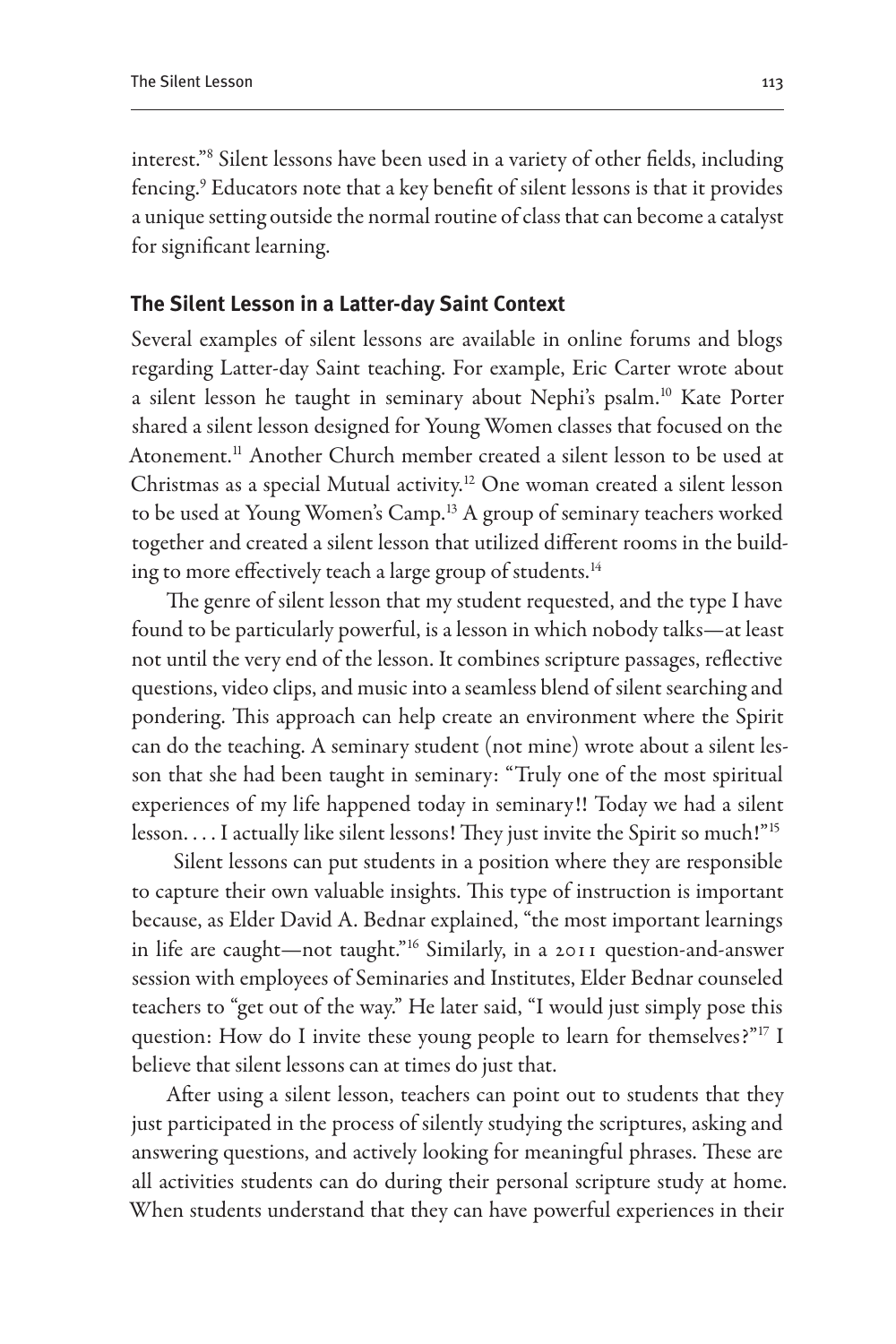personal study, they can be more motivated to seriously search the scriptures on their own.

#### **Sample Silent Lessons**

There are many scripture blocks that can be appropriately taught using a silent lesson. In particular, lessons that focus on a powerful event, such as the Crucifixion, Christ's visit to America, or the Martyrdom lend themselves to this approach.18 In order to help readers visualize what such a silent lesson might look like in practice, I have placed one online. In the next section as I explain this silent lesson, I will refer to PowerPoint slides that are available for download as part of a .zip file at *http://www.johnhiltoniii.com/silent-lesson*. This .zip file contains the PowerPoint presentation and its associated media files (the media files are already embedded into the PowerPoint).<sup>19</sup> It is only one example of what a silent lesson could look like; I certainly do not intend to insinuate that it is the best example of a silent lesson, but provide it in hopes that it will spark further exploration about how silent lessons can be developed and utilized. The PowerPoint is intentionally plain so as to not distract from its message. My purpose in posting the file is to show how video and music clips can be integrated with a PowerPoint to create a learning experience for students. By way of context, this particular lesson was taught in the context of Religion 121, a Book of Mormon course that covers 1 Nephi– Alma 29.

### **A Silent Lesson for Mosiah 14–16**

As students walked into the room, I had a slide posted on the screen that said, "Welcome to a very special day." I waited an extra thirty seconds after the bell rang before starting class to give latecomers an extra opportunity to be seated before the lesson began. Rather than asking the class to quiet down so that class could begin, I turned off all of the lights and advanced the PowerPoint one slide forward (in most of the settings where I have taught silent lessons, having the lights turned off has added to the ambience. Typically, there is enough light from the projector to allow students to read the passages we are studying. In some cases, students have used light from their cell phones to read scripture passages).

Students immediately stopped talking and started reading what was on the screen: "Today's class will be a Silent Lesson. We'll focus less on using our ears/mouth and more on using our eyes. Please open your scriptures to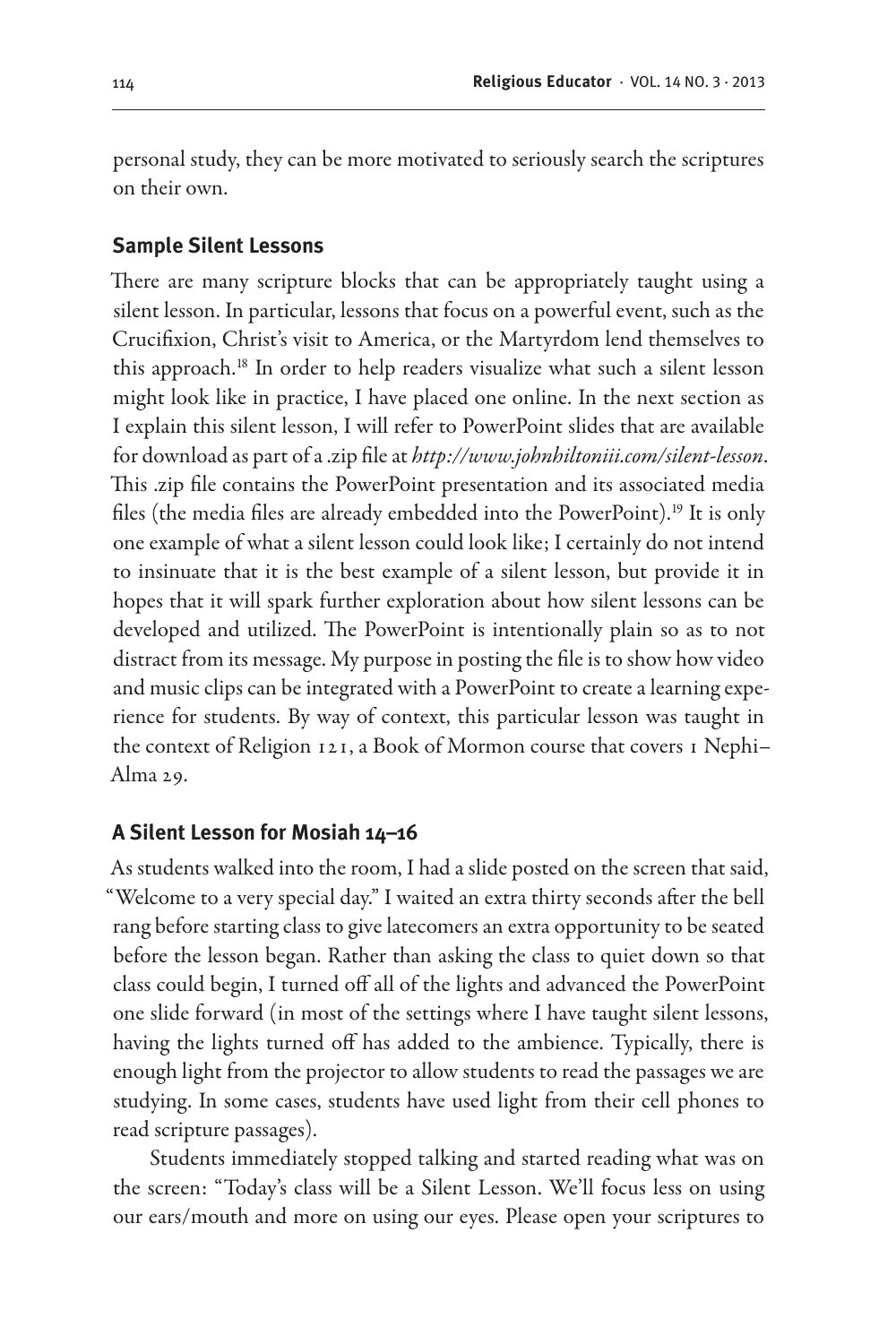Mosiah 14. All you need today is scriptures and something to write with. Feel free to adjust your seats so you can see the screen better."

At this point, students could tell that the class period they were about to experience would be different. I believe that this can heighten readiness to learn and, when done appropriately, create an environment in which students are willing to expend more effort in asking the Holy Ghost to be with them. Next I directly asked them to invite the Spirit by putting the following message on the screen: "Let's begin with an opening prayer. Please offer a silent prayer on your own and invite the Holy Ghost to be with you and our class as a whole."

With these preliminary messages behind us, we could turn our focus to the scriptures. The remainder of the lesson used slides that invited students to read passages, showed video clips that related to those passages, and asked students to write down responses to reflective questions that related to the verses and media that students were experiencing.

I have found it effective to have students read something from the scriptures and then see that same scene visually portrayed. Principles of good pedagogy, such as giving students something to look for and asking questions that invite pondering, also play a vital role in silent lessons. For example, at one point I invited students to carefully read Mosiah 14:7 and 15:5–6 and asked them to find phrases that stood out as they read. I also asked them a question about a specific phrase and how they could apply it to their lives. Next, students saw a video clip that portrayed the events of these verses. In this way, students were able to actively participate by reading about the Savior's Atonement, seeing a depiction of this scene, and hopefully inviting the Holy Ghost to witness of the truth and power of this event as they wrote about their feelings (see slide below).

- · Carefully read Mosiah 14:7 and Mosiah 15:5–6
- · What phrases stand out to you?
- · What do you think is significant about the phrase "opened not his mouth"? Could you stay quiet if others were mocking you? Write down your responses.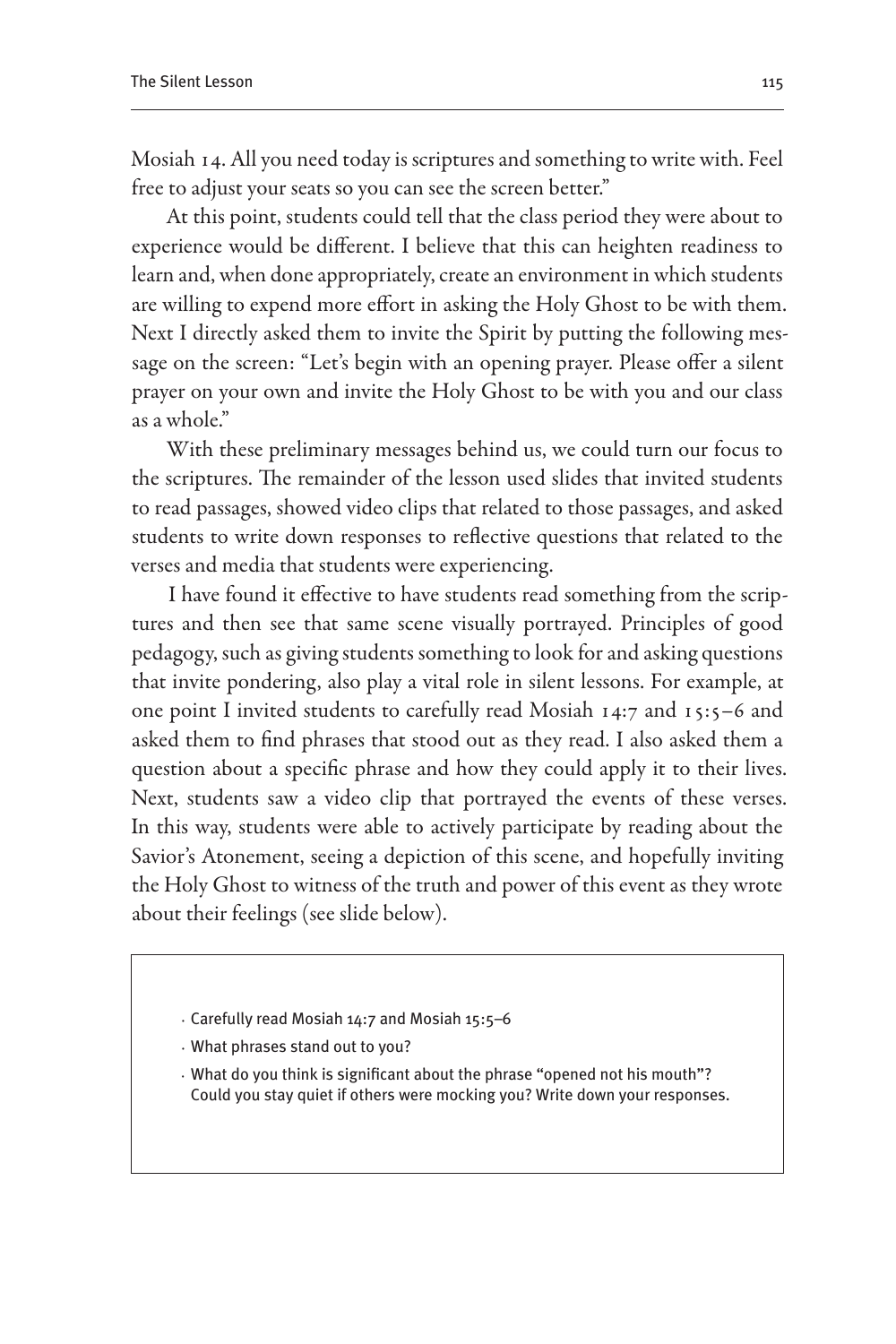Again, my hope as I do silent lessons is that students will ponder the questions, write down responses, and reflect on their feelings as they read the verses. At the end of many silent lessons (including this one), there is an opportunity for the teacher and students to share their testimonies about what they have been studying. Many teachers have found that this time for sharing is the most powerful part of the class period. Thus teachers should pace their silent lessons in such a way that there is ample time at the end of class for students to share. Sometimes, inviting students to share a phrase from the scriptures that was particularly meaningful to them can be an effective way of creating a nonthreatening environment for sharing testimonies. It may also be helpful to privately invite one or two students before class begins to share their testimonies at the appropriate point in the lesson in order to prime the sharing pump.

### **Potential Problems**

As with many teaching methods, there are a number of important issues to consider when contemplating the use of silent lessons. Perhaps one of my most important concerns relates to the possibility of manipulating students' feelings by creating an emotional, rather than a spiritual, environment. Clearly, this is something that teachers must guard against. When approached in a spirit of humility, the silence, scriptures, and media can work together to create a uniquely powerful environment where the Spirit can teach; however, teachers should take care to not sensationalize the approach.<sup>20</sup> My second caution to teachers is to avoid overusing this type of lesson. Personally, I do not present them more than once per semester.<sup>21</sup>

Some may be concerned about the effort involved in creating silent lessons. To find and arrange the media clips necessary to produce this type of silent lesson can be very time consuming. However, with the increasing number of video clips available from the Church (e.g., the Bible videos, Mormon Messages, Mormon Messages for Youth, and so on), finding media to integrate is not as difficult as it once was. To ameliorate the time concerns, teachers in some instances can share the silent lessons they create with others. While this collaboration needs to be done within the bounds of propriety,<sup>22</sup> I have greatly benefited from colleagues who have shared their silent lessons with me. I in turn have made modifications to those lessons and then given them to others. One institute teacher received a silent lesson from another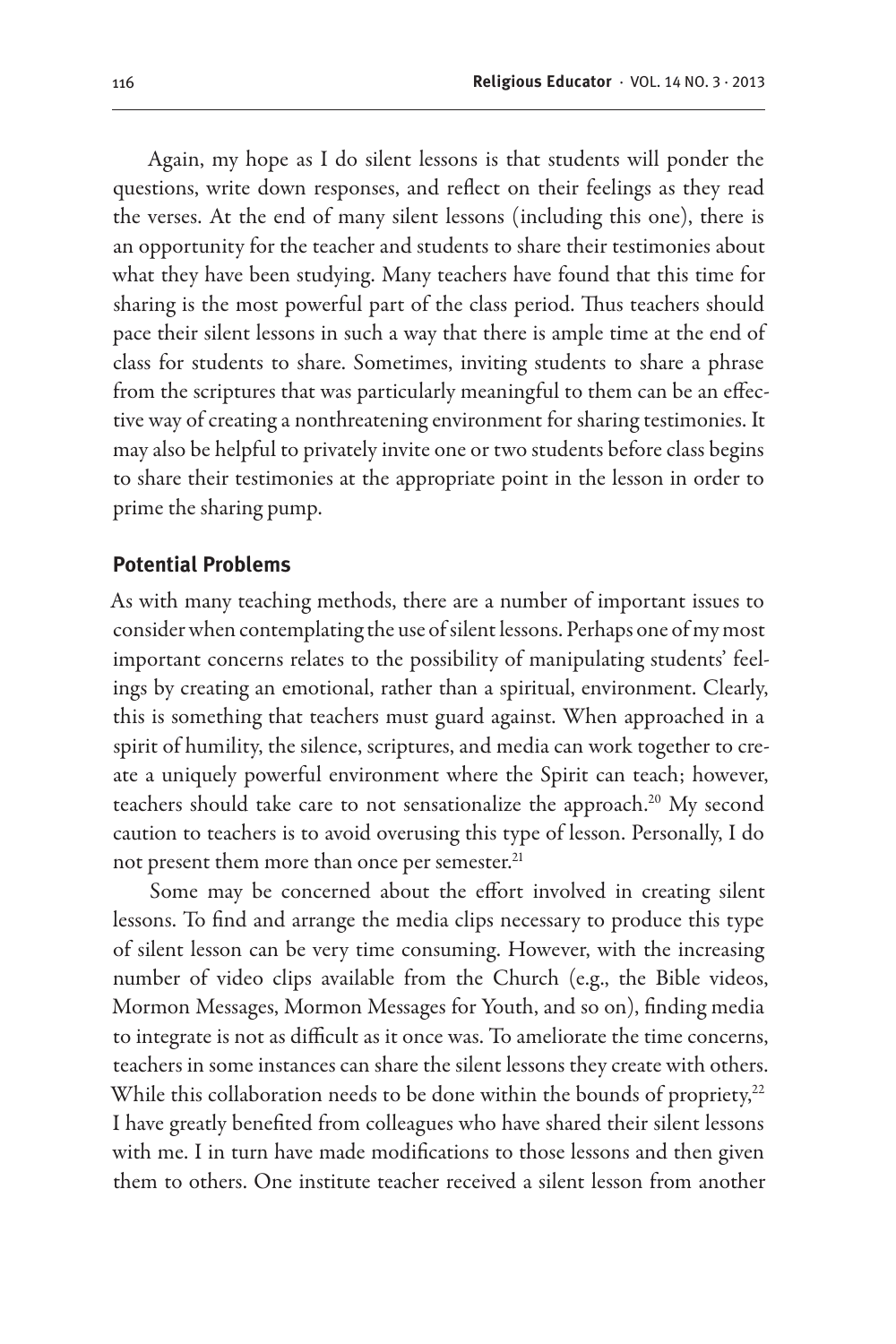teacher, but was able to make modifications as he was inspired to do so. He wrote:

I tried [the silent lesson] on my night class, which lasts 90 minutes, and my students really liked it. . . . In fact, it turned out to be one of the most powerful lessons we have had this year. During the lesson in a few places I wanted to share a thought or ask a different question, so instead of saying anything out loud I would click on the PowerPoint, add a page and then type something right on the screen. . . . The kids would read along as I typed and then respond. The few times I did this really added to the Spirit. At the end I had a slide that said something like . . . "In a few minutes I will break the silence and ask you to share your feelings and testimony about what the Spirit has taught you tonight. . . . Please be ready to share if you would like." That turned out to be a really awesome little testimony meeting about the Savior and Easter. Several of the students also made comments on the process of learning they had experienced and said that they realized that they could apply the same kinds of questions and journal writing into their own personal scripture study.23

In this case, the teacher was able to modify what had originally been created to be even more effective in his setting. His students experienced a powerful way of learning and articulated ways in which they could further apply this in their lives.

### **Conclusion**

Some of the most powerful teaching moments in my career have come during silent lessons. I believe this is because of the unique way in which a silent lesson can invite the Spirit. One seminary student (not mine) wrote of her experience with a silent lesson: "It was probably one of the most powerful lessons I've ever had. *We relied on the Spirit to be our teacher*, and for the first time, I realized that the Atonement didn't account just for our sins but also for our trials and sufferings. I realized that the Savior understood me and how I feel."<sup>24</sup> Such statements are written not only by seminary students. After I taught a silent lesson to a classroom full of returned missionaries, one wrote, saying, "It was a beautiful experience, and I needed it very much."<sup>25</sup> Another student wrote, "What I like about silent lessons is that the Spirit teaches me directly. And what I get out of the class might be completely different from what somebody else gets."26

A teacher used a silent lesson at a session of Especially for Youth. Speaking of this experience, he wrote that it was "by far the best teaching experience of my life. I had 300 students engaged in learning on their own. After the lesson on Thursday evening and all day Friday all the students came up and said how much they loved the lesson. It set me up for the [lesson on Friday]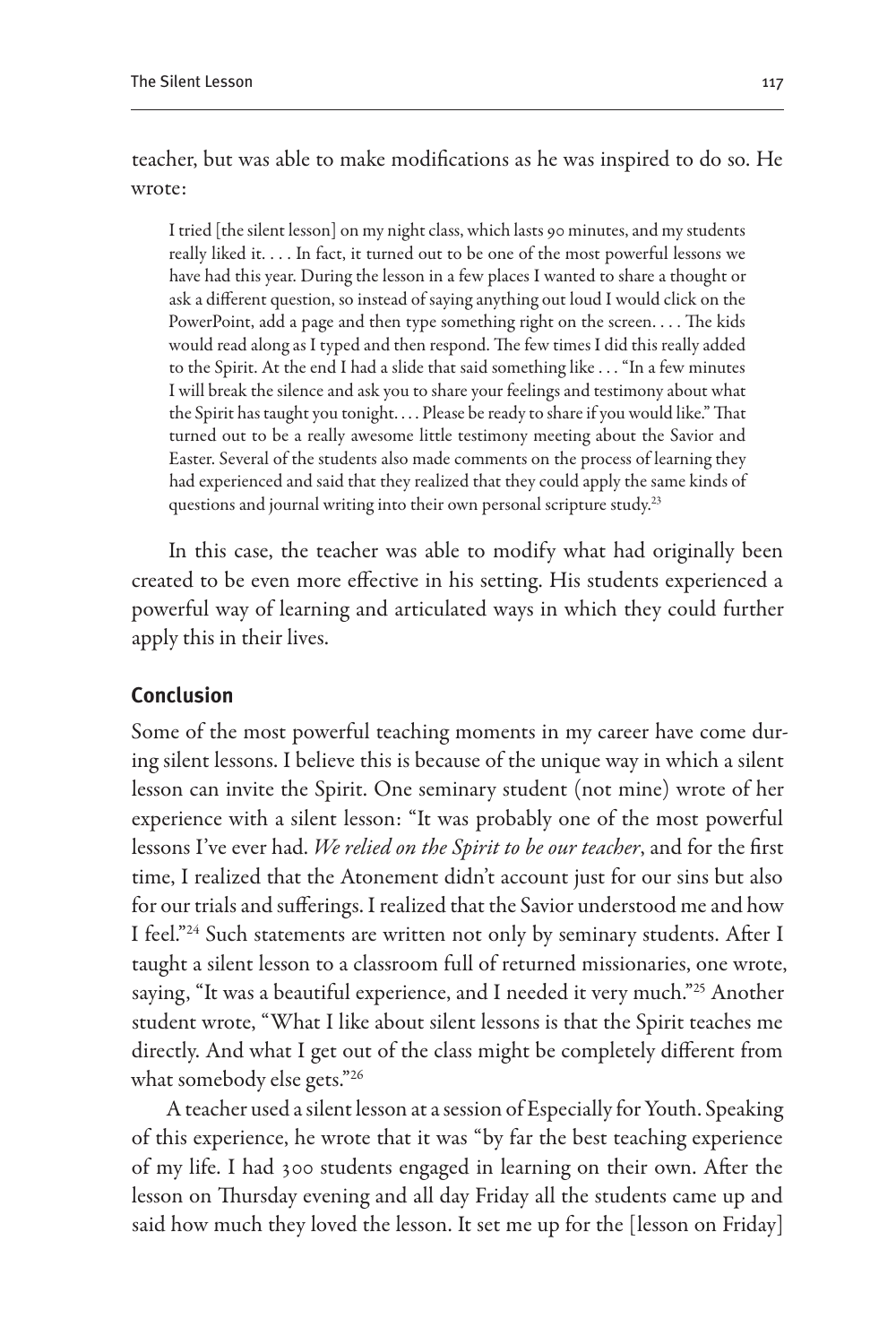as I reminded my students that their favorite lesson was one that I did not participate in. . . . I reminded them they did not need EFY . . . because silent lessons can be self-taught as they take control of their role in learning."27

Over the years, I have lost track of my old student Mindy; however, I am still grateful to her for suggesting that I try to teach a silent lesson. Many of my favorite teaching experiences have come on days when I have said next to nothing. Silent lessons can provide variety to invite student attention and create a powerful environment in which students turn heavenward and learn directly from the Spirit.

#### **Notes**

1. Educator Robert Leamnson writes, "The most effective teaching will be done by teachers who vary their approach." *Thinking about Teaching and Learning* (Sterling, VA: Stylus, 1999), 101. A Church manual advises, "When you use a variety of learning activities, learners tend to understand gospel principles better and retain more." *Teaching, No Greater Call: A Resource Guide for Gospel Teaching* (Salt Lake City: The Church of Jesus Christ of Latter-day Saints, 1999), 89.

2. *The Magazine of Art*, vol. 6 (1883); quoted at "Full Record NIRP," VADS; http:// www.vads.ac.uk/flarge.php?uid=189820&sos=0 (accessed June 5, 2013).

3. "A Talk on Reading II," in *Primary Education* 20, no. 8 (October 1912): 457. In context, the suggestion was for primary school teachers to have students walk past the blackboard, silently read a word and act out that word, and then go on to the next word.

4. Mabel McDougall, "The Beginning of Things," *Ohio Educational Monthly* 64, no. 1 ( January 1915): 20.

5. Margaret A. Purcell. *First Spelling Book* (New York: World Book, 1914).

6. Eugene P. Smith, "An American Teaches in Shanghai Middle School #2," *The Arithmetic Teacher* 27, no. 5 ( January 1980): 48–49.

7. Dave Hewitt, "Feedback: Expanding a Repertoire and Making Choices," in *Learning through Teaching Mathematics*, ed. Roza Leikin and Rins Zazkis (New York: Springer, 2010), 265.

8. Gabi Bonner, "Silence is Golden: Going to Extremes to Reduce TTT," *IH Journal*, no. 23 (Autumn 2007): 28. Bonner based her work on C. Gattegno, *Teaching Foreign Languages in Schools: The Silent Way* (New York: Educational Solutions, 1972).

9. Walter Green wrote, "It is possible to deliver a complete fencing lesson silently, without oral cues, instruction, or discussion (beyond, perhaps, a brief statement of the lesson objectives). This removes oral cues from the lesson, forcing the student to focus on visual and tactile information. The silent lesson develops the Fencer's problem-solving and decisionmaking capabilities without verbal cues. By removing oral instruction from the lesson, the Master forces the fencer to adapt to the conditions presented by the Master and to read cues that signal opportunities for successful actions, much as the fencer would have to in a bout." Walter Green, "The Fencing Lesson—The Silent Lesson," Ezine Articles; http://ezinearticles .com/?The-Fencing-Lesson---The-Silent-Lesson&id=4467985 (accessed June 12, 2010).

10. Eric Carter, "A Silent Lesson," Dig and Discover (blog), October 6, 2009; http:// otnotboring.blogspot.com/2009/10/silent-lesson.html.